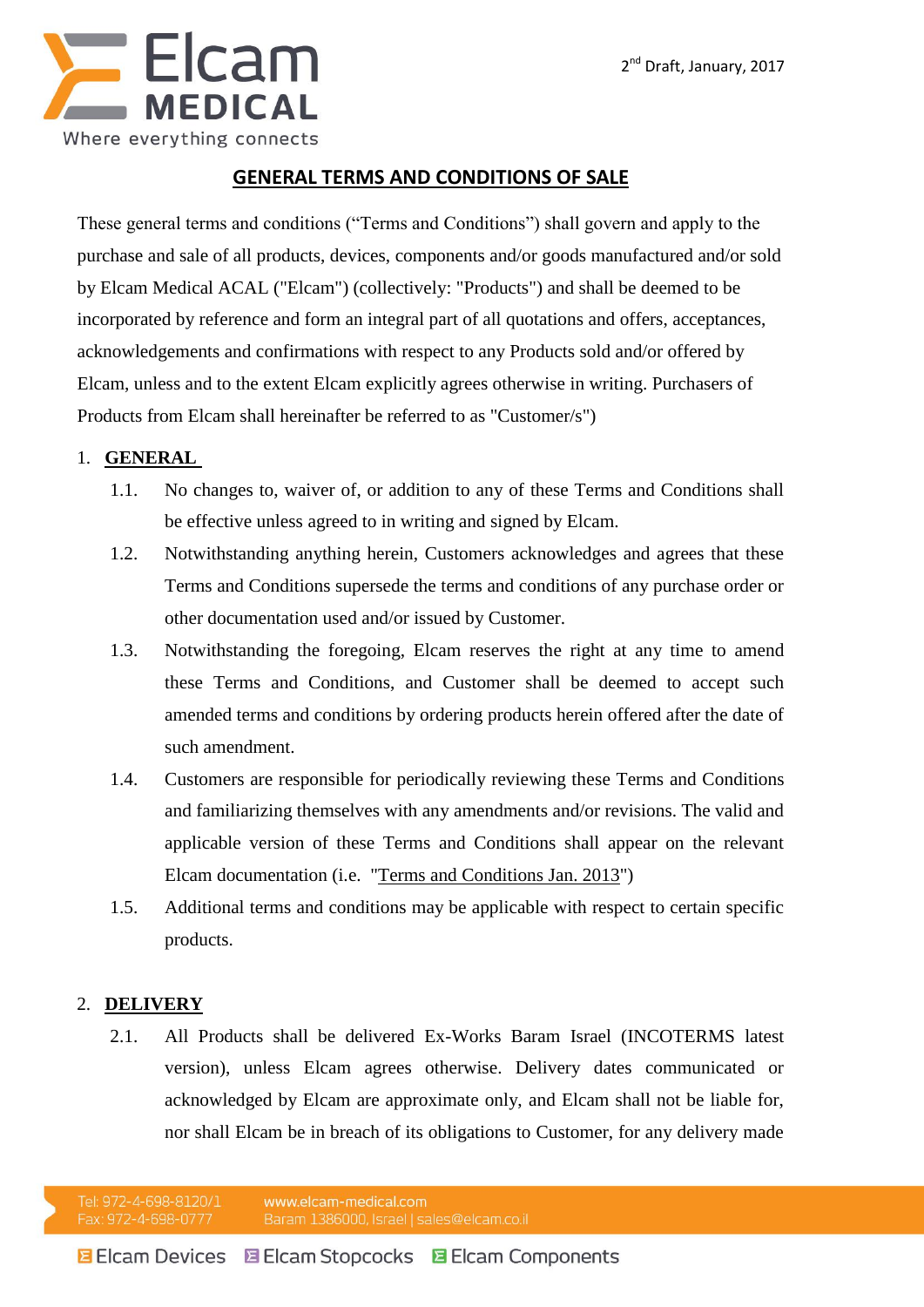

within a reasonable time before or after the communicated delivery date. Elcam agrees to use commercially reasonable efforts to meet the delivery dates communicated or acknowledged by it on the condition that Customer provides all necessary order and delivery information sufficiently prior to the such delivery date.

- 2.2. Customer will give Elcam written notice of failure to deliver and fifteen (15) days within which to cure. If Elcam does not deliver within such fifteen (15) day period, Customer's sole and exclusive remedy is to cancel the affected and undelivered portions of the order placed and accepted by Elcam.
- 2.3. Title to the Products shall pass to Customer upon payment in full of the purchase price in respect thereof. Risk of loss in the Products shall pass to Customer upon Elcam's delivery in accordance with the applicable INCOTERMS.

## 3. **PURCHASE ORDERS, PRICING AND PAYMENT**

- 3.1. Price quotes for the Products are Ex-Works Baram Israel (INCOTERMS latest version) unless otherwise indicated by Elcam.
- 3.2. All pricing quotes must be documented in writing and signed by Elcam to be valid. All prices are firm for 30 days from the date quoted.
- 3.3. Payment for Products is due prior to delivery, unless otherwise agreed to in writing by Elcam. All payments shall be made Elcam's designated bank account according to information provided by Elcam.
- 3.4. In addition to any other rights and remedies Elcam may have under applicable law, interest will accrue on all late payments at the rate of 6 Months Euro Libor+3%, from the due date until payment in full.
- 3.5. In the event of any default by Customer in the payment of any fees or charges due, or any other default by Customer, Elcam shall have the right to refuse performance and/or delivery of any Products until payments are brought current and Elcam may suspend, delay or cancel any credit, delivery or any other performance by Elcam. Such right shall be in addition to, and not in lieu of, any other rights and remedies available under the Agreement or at law.

Tel: 972-4-698-8120/1 www.elcam-medical.com Fax: 972-4-698-0777 Baram 1386000, Israel | sales@elcam.co.il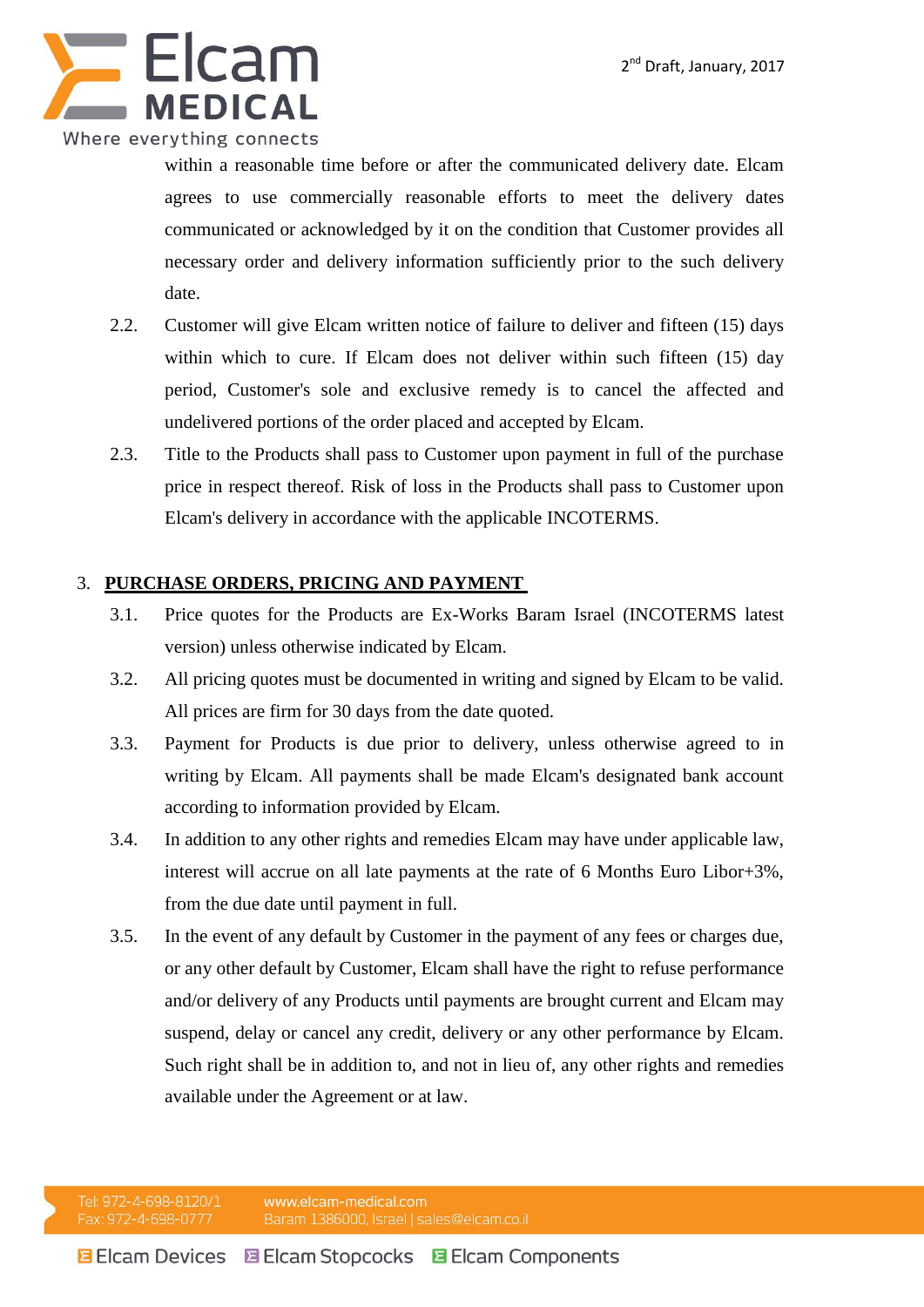

#### Where everything connects

- 3.6. Customer's obligation to pay outstanding invoices and all other amounts is absolute and unconditional and is not subject to any abatement, reduction, set-off, defense, counterclaim, interruption, deferment or recoupment for any reason whatsoever. Any discounts, rebates, administrative fees, credits, or other fees due or owed to Customer will be applied against delinquent balances before payment or reimbursement is made.
- 3.7. Any disputed amounts should be reported immediately and remitted with the undisputed amount by the payment due date. If Elcam agrees with the billing dispute, Elcam will credit Customer the amount of the agreed-upon billing dispute. All billing disputes must be made within 45 days of the applicable invoice date, or will be deemed to be waived.
- 3.8. Elcam reserves the right in its sole discretion to require prepayment from any Customer at any time and may refuse to sell and/or withhold further shipment until all overdue balances are made current. Customer shall be liable for, and shall reimburse Elcam for all costs and expenses it may incur in connection with collection of any amounts owed to Elcam or enforcement of its rights, including without limitation, reasonable attorneys' fees and expenses, court costs, and costs of collection agencies.

#### 4. **TAX INFORMATION**

Prices do not include any taxes, duties or similar levies, now or hereafter enacted, applicable to the Products. Elcam will add taxes, duties and similar levies to the sales price where Elcam is required by law to pay or collect them and these will be paid by Customer together with the applicable payment.

#### 5. **RETURNED GOODS POLICY**

Product returns are subject to the following conditions:

5.1. All returns are subject to the prior authorization of Elcam, in its discretion. Customer must notify Customer Support at Elcam's QA Department and complete a Return Request Form. The Return Request Form requires lot numbers, quantities and catalog numbers along with a specific reason for return. Customer Support

Tel: 972-4-698-8120/1 www.elcam-medical.com Fax: 972-4-698-0777 Baram 1386000, Israel | sales@elcam.co.il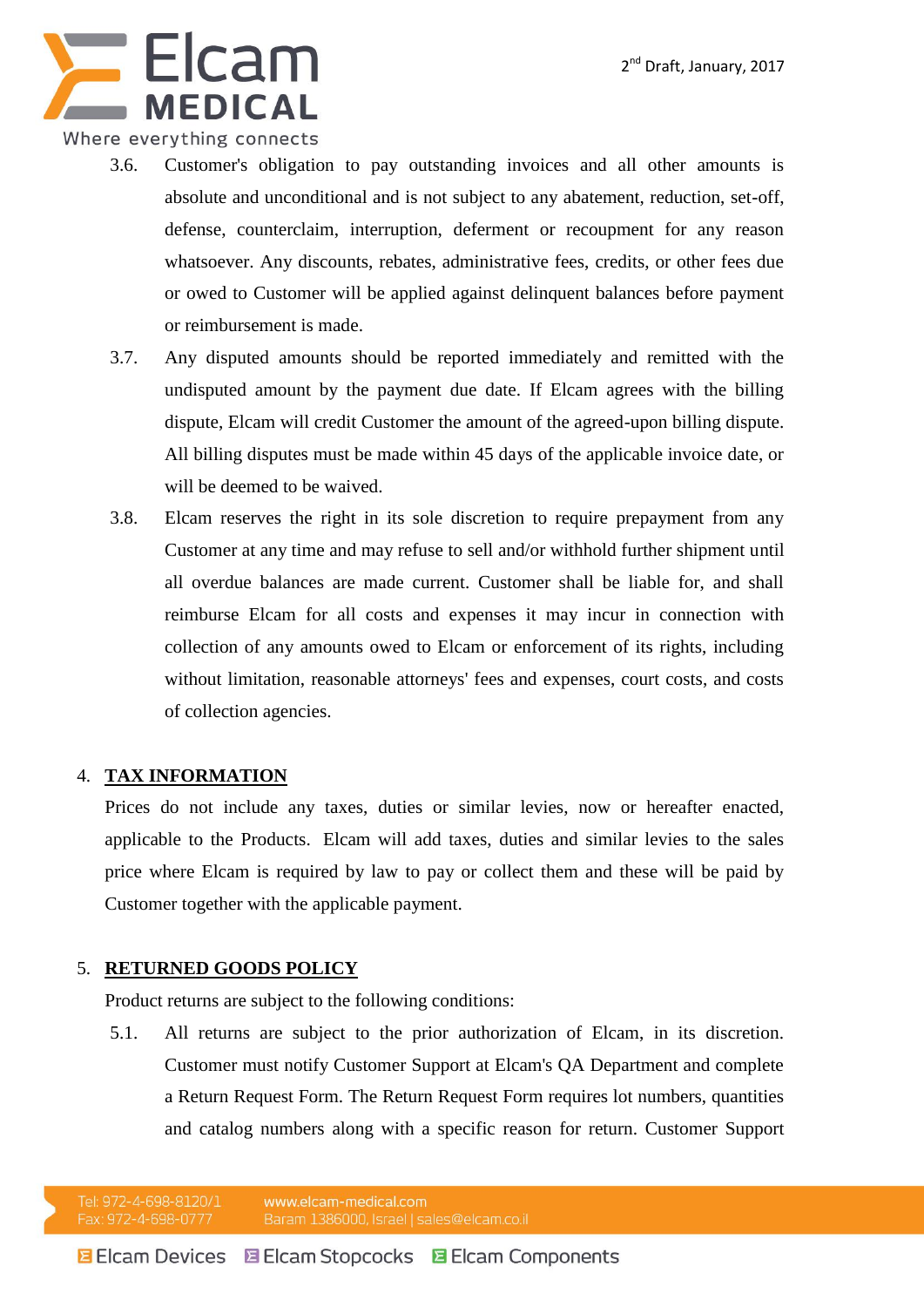

will either authorize or deny the request for return. Only items appearing on an approved Return document are acceptable for return. Product returns will only be accepted from the original purchaser. Product returns will not be accepted from third party return companies. Unauthorized returns will be destroyed and no credit issued. All authorized returned goods must be shipped freight prepaid to the Elcam location indicated on the Return document, except Elcam will pay freight costs for Product shipped-in-error.

- 5.2. Certain Products are not eligible for return. These are:
	- 5.2.1. Products that have deteriorated because of improper storage, handling, abuse or other factors.
	- 5.2.2. Products that have been opened, partly used or which the labels or seals have been removed or tampered.
	- 5.2.3. Broken, damaged or opened cases. Resealed cartons are not eligible for return.
	- 5.2.4. Special products made to Customer's specification.
- 5.3. Products that are to be returned for repair (e.g., medical device equipment) must be accompanied by an approved Repair Notification.

## 6. **WARRANTY**

- 6.1. Elcam warrants to the original Customer that, at time of delivery, each Product shall meet its applicable specifications, in all material respects.
- 6.2. Elcam's warranty hereunder shall not apply if: (i) a Product is not used in accordance with its instructions or if it is used for a purpose not indicated on the labeling; (ii) any repairs, alterations or other work has been performed by Customer or others on such Product, other than work performed with Elcam's authorization and according to its approved procedures; or (iii) the alleged defect is a result of abuse, misuse, improper maintenance, accident or the negligence of any party other than Elcam. The warranty set forth herein is conditioned upon proper storage, installation, use and maintenance in accordance with applicable written recommendations of Elcam. The warranty furnished hereunder does not

Tel: 972-4-698-8120/1 www.elcam-medical.com Fax: 972-4-698-0777 Baram 1386000, Israel | sales@elcam.co.il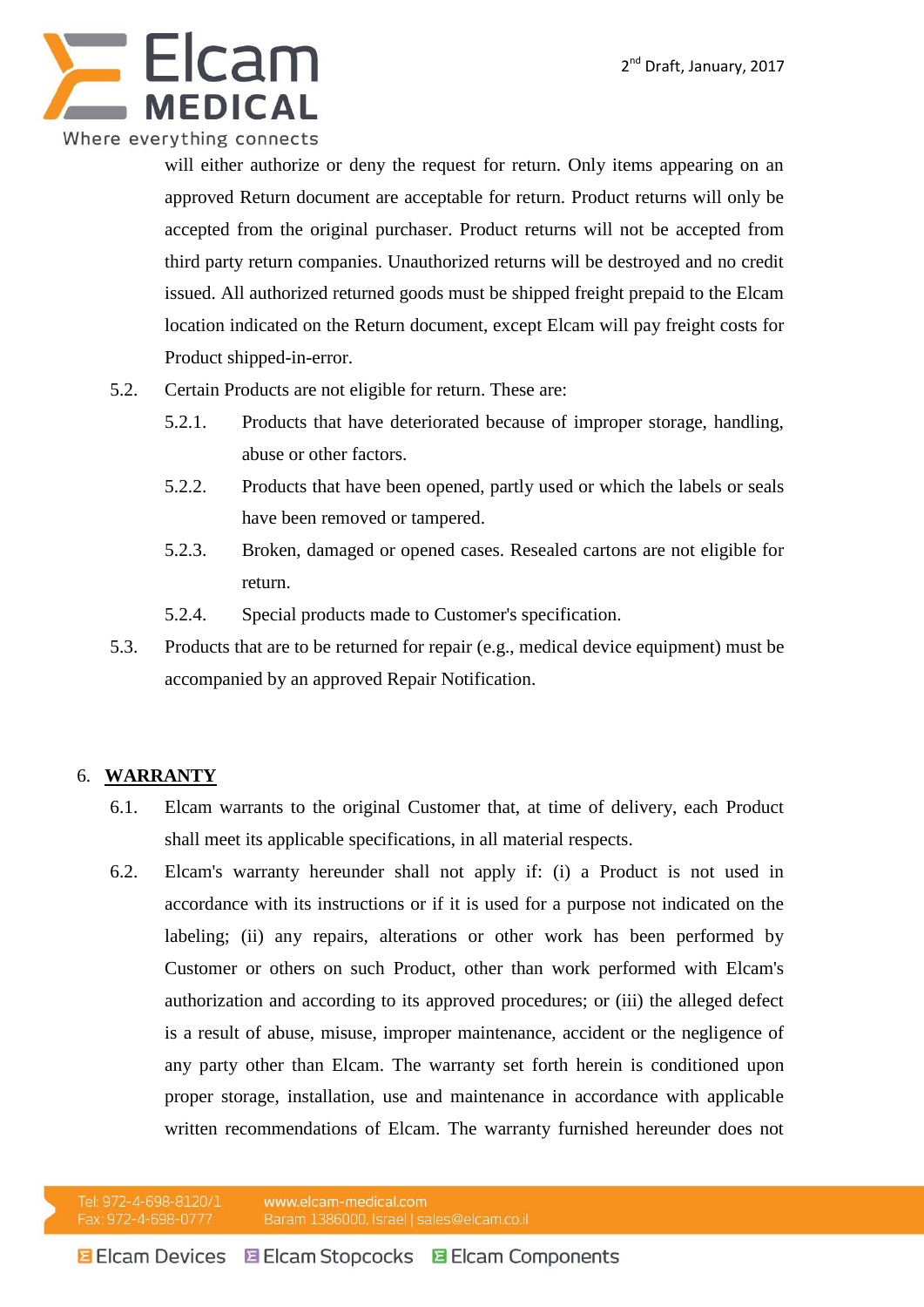

extend to damage to Products resulting in whole or in part from the use of Products in conjunction with components, accessories, parts or supplies not furnished by Elcam.

- 6.3. Elcam's sole obligation under its above warranty shall be to repair or replace, at Elcam's option, any non-conforming Product and pay transportation expenses for such replacement and/or repair. In the event no breach of warranty is discovered by Elcam upon receipt of any returned Product, the Product will be returned to Customer at Customer's expense and Customer will reimburse Elcam for the transportation charges, labor and associated charges incurred in testing the allegedly defective item.
- 6.4. Except as expressly provided herein, Elcam makes no representation or warranty of any kind, expressed or implied with respect to any Product provided by Elcam including, but not limited to, the implied warranties of merchantability and fitness for a particular purpose. Products distributed, but not manufactured, by Elcam are not warranted by Elcam and Customer must instead rely on the representations and warranties, if any, provided directly to Customer by the manufacturer of such product. The sole and exclusive remedy for breach of any warranty is limited to the remedies provided in the paragraph above.
- 6.5. WITHOUT DEROGATING FROM THE ABOVE AND ANY SECTION TO THE CONTRARY NOTWITHSTANDING, ELCAM SHALL NOT BE LIABLE FOR ANY LOST PROFITS, LOST SAVINGS, LOSS OF REPUTATION, LOSS OF GOODWILL, INDIRECT, INCIDENTAL, PUNITIVE, SPECIAL OR CONSEQUENTIAL DAMAGES ARISING OUT OF OR IN CONNECTION WITH THE AGREEMENT OR THE SALE OF ANY PRODUCTS OR SERVICES BY ELCAM OR THE USE THEREOF WHETHER OR NOT SUCH DAMAGES ARE BASED ON TORT, WARRANTY, CONTRACT OR ANY OTHER LEGAL THEORY – EVEN IF ELCAM HAS BEEN ADVISED, OR IS AWARE, OF THE POSSIBILITY OF SUCH DAMAGES. ELCAM'S TOTAL LIABILITY FOR ANY CLAIM OR ACTION SHALL NOT EXCEED THE PURCHASE PRICE OF THE PRODUCTS OUT OF WHICH SUCH CLAIM OR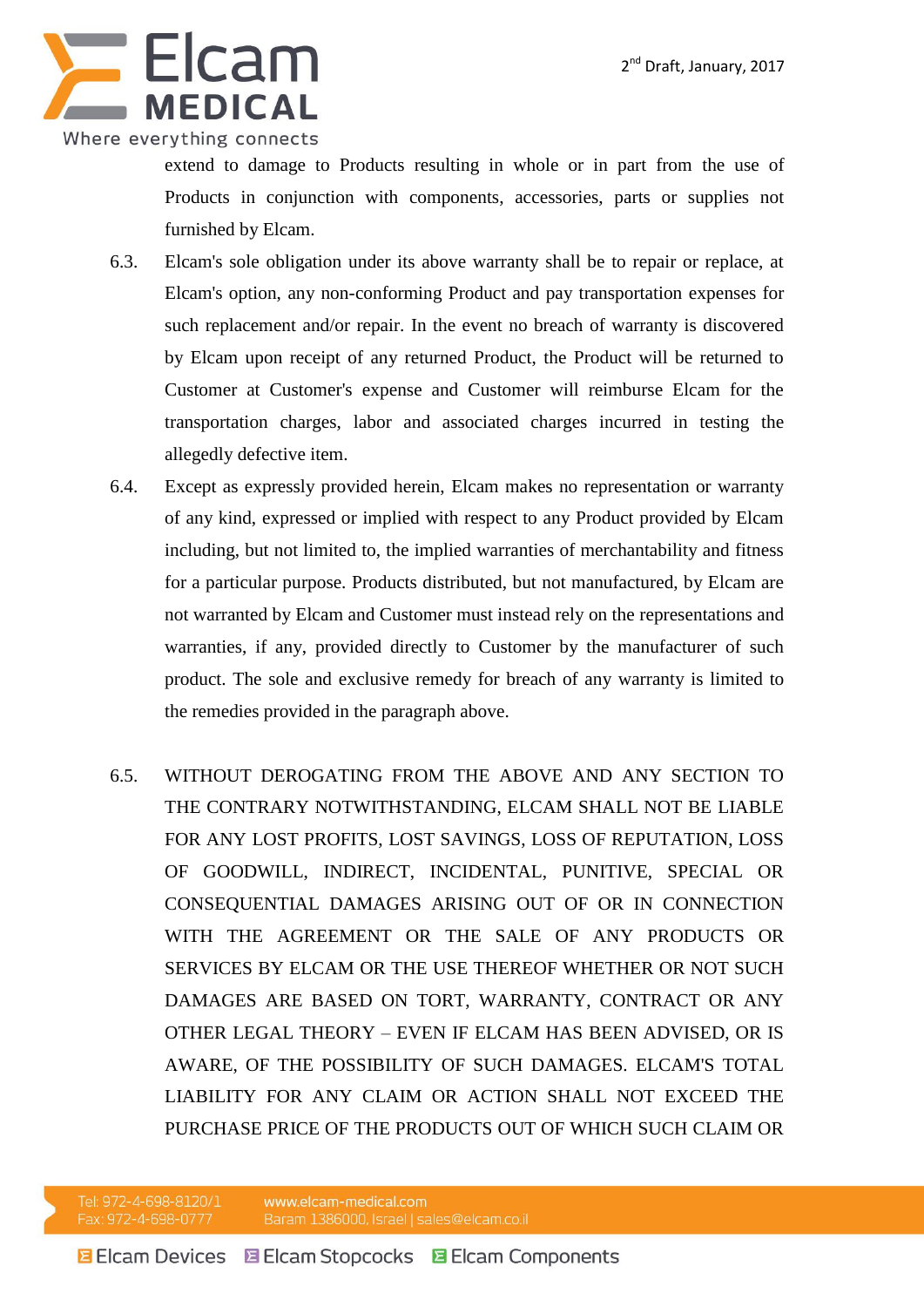

ACTION AROSE AND PROVIDED THAT PAYMENT WITH RESPECT TO SUCH PRODUCT WAS RECEIVED BY ELCAM IN FULL.

#### 7. **FORCE MAJEURE**

Elcam shall not be liable for any failure or delay in performance if and/or delivery of Products if such failure or delay results from interruptions in the Product's manufacturing process and/or any circumstances or occurrences beyond Elcam's reasonable control.

### 8. **CONFIDENTIALITY**

Customer acknowledges that all technical, commercial and financial data disclosed to Customer by Elcam and/or its affiliates is the confidential information of Elcam and/or its affiliates. Customer shall not disclose any such confidential information to any third party and shall not use any such confidential information for any purpose other than as agreed by the parties and in conformance with the purchase transaction contemplated herein.

#### 9. **MISCELLANEOUS**

- 9.1. Any required notices shall be given in writing, in the case of Elcam, at the address set forth below, and in the case of Customer, at the address designated on Customer's purchase order or to such other address as either party may substitute by written notice to the other and shall be deemed given upon personal delivery, overnight delivery or three days following deposit in the mail.
- 9.2. Except as expressly provided herein, no changes or modifications to, or waiver of, any of these terms and conditions shall be valid or binding on either party unless in writing and signed by an authorized representative of each party. Elcam's failure or delay to exercise or enforce any of its rights hereunder shall not constitute or be deemed to be a waiver of such rights or forfeiture of such rights, and Elcam may, at its option, from time to time, exercise any of its rights or remedies.
- 9.3. These Terms and Conditions shall bind Customer and its successors and permitted assigns.
- 9.4. Customer may not change, adulterate, obscure, remove or deface trademarks, trade-names or labels appearing on any Product of Elcam.

Tel: 972-4-698-8120/1 www.elcam-medical.com Fax: 972-4-698-0777